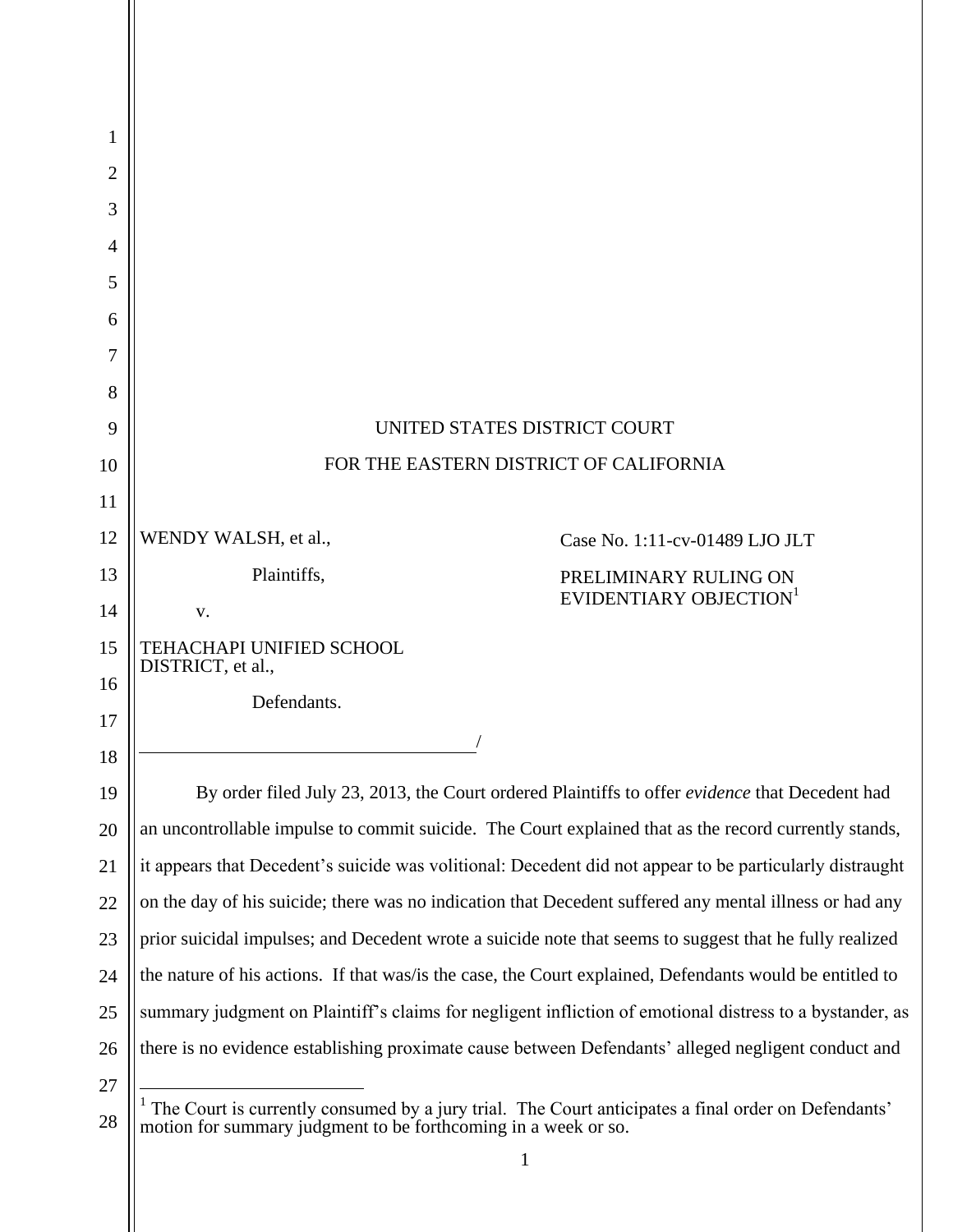| $\mathbf{1}$   | Decedent's act of suicide. See Corales v. Bennett, 567 F.3d 554, 572 (9th Cir. 2009) ("[W]here the                                                                      |  |
|----------------|-------------------------------------------------------------------------------------------------------------------------------------------------------------------------|--|
| $\overline{2}$ | negligent wrong only causes a mental condition in which the injured person is able to realize the                                                                       |  |
| 3              | nature of the act of suicide and has the power to control it if he so desires, the act then becomes an                                                                  |  |
| $\overline{4}$ | independent intervening force and the wrongdoer cannot be held liable for the death.") (quoting Tate                                                                    |  |
| 5              | v. Canonica, 180 Cal. App. 2d 898, 900 (Ct. App. 1960)).                                                                                                                |  |
| 6              | In response to the Court's order, Plaintiffs filed supplemental briefing and argued, among other                                                                        |  |
| $\tau$         | things, that they had evidence showing that Defendants' negligent conduct caused Decedent to suffer                                                                     |  |
| 8              | an uncontrollable impulse to commit suicide. In particular, Plaintiffs offered a declaration from their                                                                 |  |
| 9              | expert, Dr. Lester M. Zackler ("Dr. Zackler"), wherein he asserts:                                                                                                      |  |
| 10             | The opinions expressed in this Declaration are only a portion of my opinions<br>6.<br>with respect to this matter. I make this Declaration in opposition to Defendants' |  |
| 11             | Motion for Summary Judgment as to Plaintiff Sh. W. [a]nd Partial Summary Judgment<br>as to Plaintiff Wendy Walsh.                                                       |  |
| 12             | Based on my education, training and extensive clinical experience, as set forth<br>7.                                                                                   |  |
| 13             | in my curriculum vitae, and after reviewing the relevant records and deposition<br>transcripts, it is my opinion, to a reasonable medical probability, that:            |  |
| 14             | Defendants' negligence did, in fact, cause Decedent to have an<br>(a)                                                                                                   |  |
| 15             | uncontrollable impulse to commit suicide;                                                                                                                               |  |
| 16             | given Decedent's mental state caused by Defendants' negligence,<br>(b)<br>Decedent did not realize the nature of the act of suicide; and                                |  |
| 17             | given Decedents' mental state caused by Defendants' negligence,<br>(c)                                                                                                  |  |
| 18             | Decedent did not have the power to control the impulse to commit<br>suicide if he so desired.                                                                           |  |
| 19             |                                                                                                                                                                         |  |
| 20             | (Doc. 50-1 $\P$ 6-7.)                                                                                                                                                   |  |
| 21             | Defendants now object to Dr. Zackler's declaration on the ground that it is entirely conclusory.                                                                        |  |
| 22             | At this time, and on this record, the Court must agree. There is no factual basis given for Dr. Zackler's                                                               |  |
| 23             | medical opinion. In his declaration, Dr. Zackler simply lists various materials that he reviewed for this                                                               |  |
| 24             | case, such as Decedent's suicide note and Decedent's school records, and then asserts that Defendants'                                                                  |  |
| 25             | conduct caused Decedent to suffer an uncontrollable impulse to commit suicide. No facts or reasoning                                                                    |  |
| 26             | is discussed. This is insufficient to withstand summary judgment. See United States v. Various Slot                                                                     |  |
| 27             | Machines, 658 F.2d 697, 700 (9th Cir. 1981) ("[I]n the context of a motion for summary judgment, an                                                                     |  |
| 28             | expert must back up his opinion with specific facts."); accord Sitrick v. Dreamworks, LLC, 516 F.3d                                                                     |  |
|                |                                                                                                                                                                         |  |